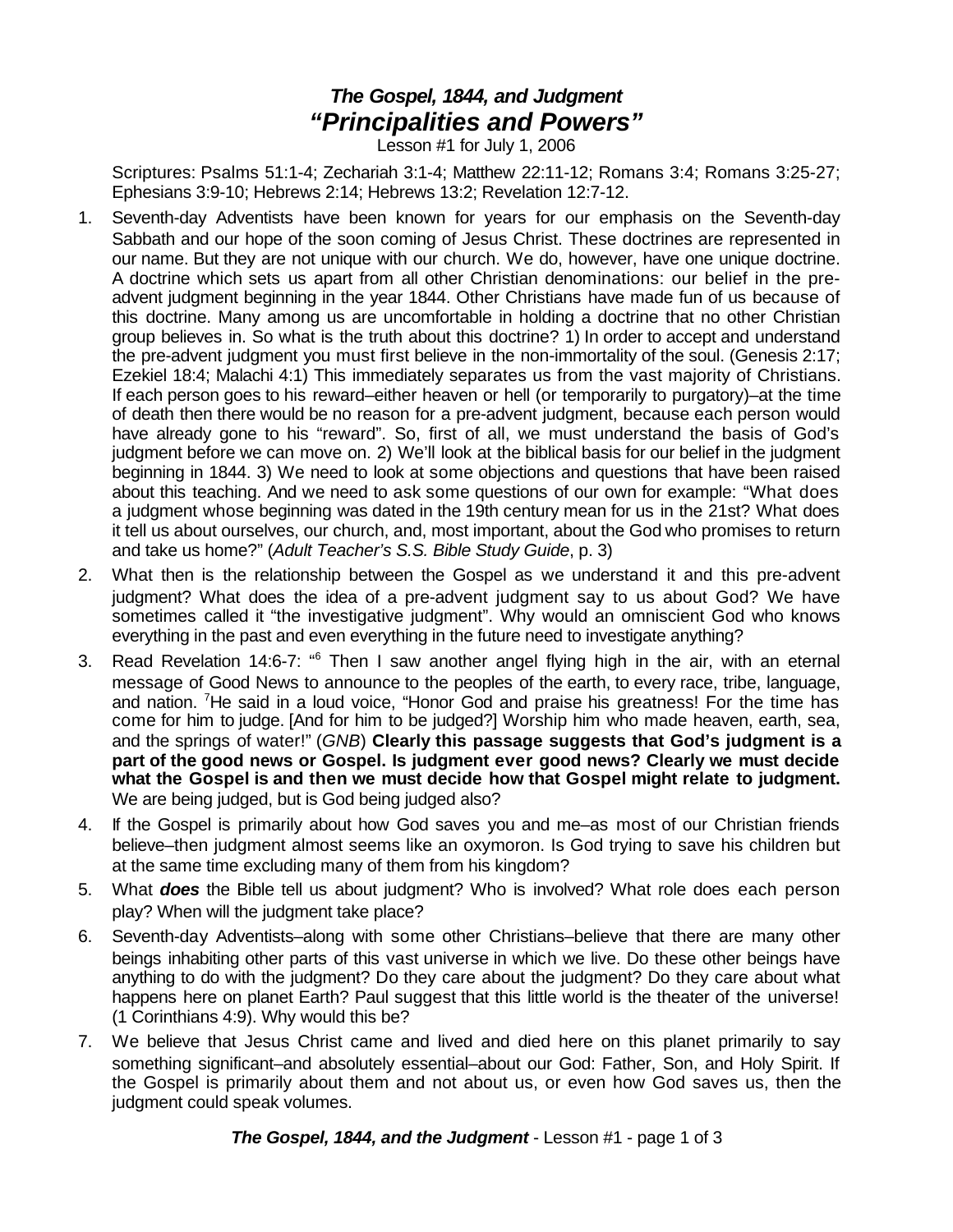- 8. If the gospel is rather about how God saves you and me, then the judgment is a sort of necessary evil, like final exams at school, to decide who "passes" and who doesn't. Such an exam often pictures the examiner as one who is doing his/her best to "flunk" his/her students. Is this what God is trying to do?
- 9. While the rest of the universe is not a main emphasis of the Scriptures as we have them, nevertheless these creatures who live outside of our world are mentioned frequently. See handout: *"The Great Controversy in Scripture"*. There are clearly many references to God, his angels, the devil, his angels, and creatures who live on other planets in the Scripture.
- 10. Do you believe in angels? Do you believe there are inhabitants living on other planets in our universe? Why? What is the basis for your belief?
- 11. How much involvement does the rest of the universe have in the events here on planet Earth?
- 12. We speak often about the great controversy. We believe that the great controversy began in heaven. It is a war between God and his accuser, Satan who has attempted to malign, misrepresent, and, if possible, destroy God's influence among his other creatures. It is not like the wars that we know here on this planet where the most powerful side usually wins. God is clearly more powerful than Satan. This truth scares Satan and his followers. (James 2:19) "God could have destroyed Satan and his sympathizers as easily as one can cast a pebble to the earth; but He did not do this. Rebellion was not to be overcome by force. Compelling power is found only under Satan's government. The Lord's principles are not of this order. His authority rests upon goodness, mercy, and love; and the presentation of these principles is the means to be used. God's government is moral, and truth and love are to be the prevailing power." {DA 759.1}
- 13. **The real issue in the great controversy is: Who is telling the truth?**
- 14. **Does this great controversy have anything to do with our individual salvation? In what way?**
- 15. Do angels intervene at times in events here on this planet? What evidence do we have for that? Look at a few examples of the angel's involvement with human beings: Job 1:6; Job 2:1; Job 38:7-8; Daniel 9:21; Acts 12:7; 1 Corinthians 4:9; Ephesians 3:10; Hebrews 13:2; Judges 13:21; Genesis 19:15-16; Revelation 12:7.
- 16. Read Revelation 12:7-12. What do we learn from these verses about the conflict between Satan and Michael–one of the names of Christ? What do we learn about Satan's plans for human beings?
- 17. What does the expression "by the blood of the Lamb" teach us? Does the death of Christ have something to do with this great controversy? What does it teach us about Jesus and about the Father?
- 18. How did this world become the battlefield in the great controversy? Did the great controversy begin here? Do we have any personal choice as to whether or not we are involved in this great controversy? Did Adam and Eve have any choice? If we did not have any choice in becoming involved in this controversy does that make us pawns? Or even guinea pigs?
- 19. Satan, "the one who stood before our God and accused our brothers and sisters day and night has been thrown out of heaven." Revelation 12:10. He began by accusing God. How successful has he been in his accusations against God? How successful has he been in his accusations against us? (Romans 3:10-19, 23).
- 20. Read Zechariah 3:1-4. What is happening in this passage? Who is the accuser? Who is the defender of Joshua, the representative of the Jewish people in his day?
- 21. If in fact as the Bible states we are all sinners, what are Satan and Christ arguing about?
- 22. If Satan is speaking the truth when he accuses us of being sinners then why is Jesus rebuking

*The Gospel, 1844, and the Judgment* - Lesson #1 - page 2 of 3